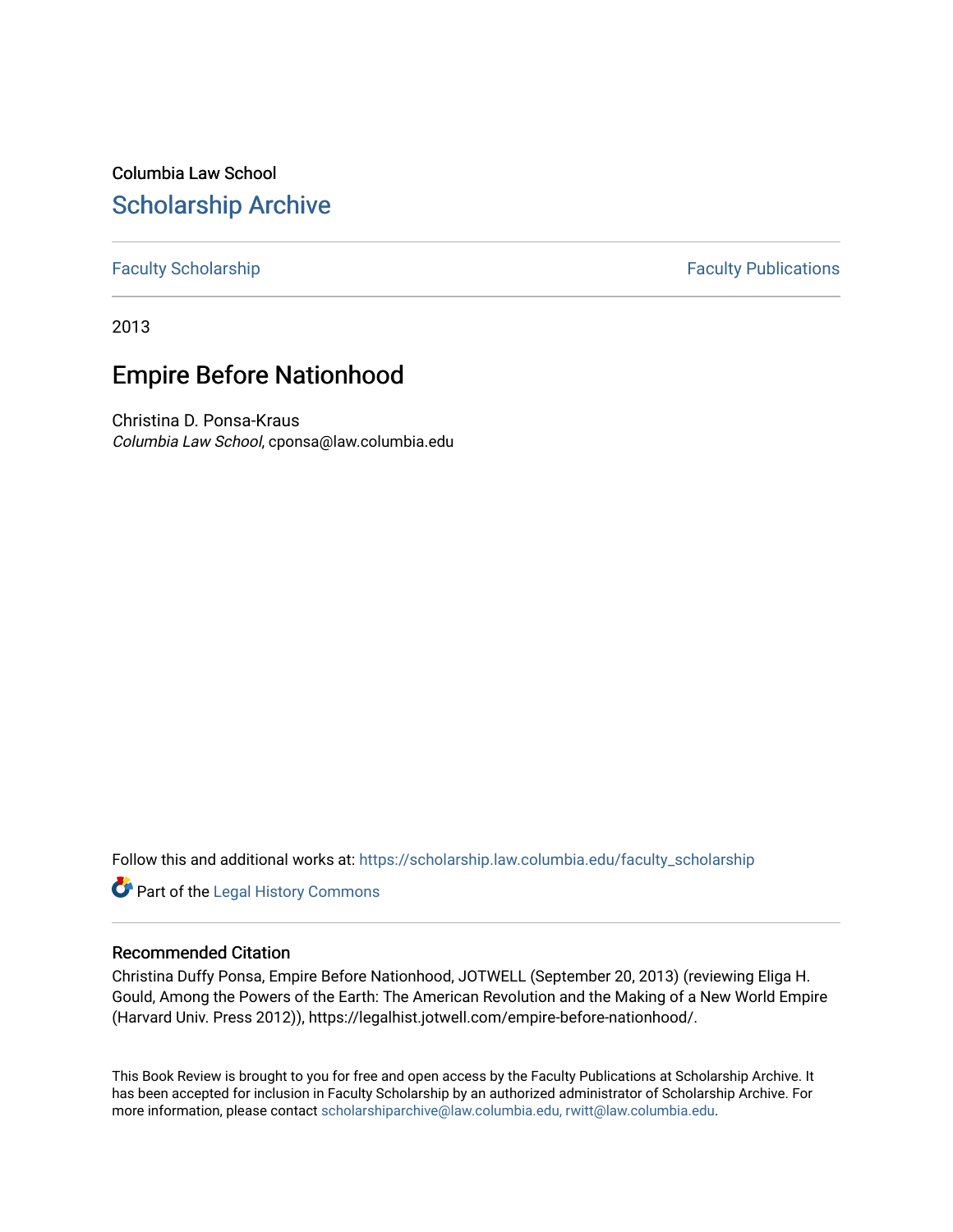## **Empire Before Nationhood**

**Author :** Christina Duffy Ponsa

**Date :** September 20, 2013

Eliga H. Gould, [Among the Powers of the Earth: The American Revolution and the Making of a New World Empire](http://www.hup.harvard.edu/catalog.php?isbn=9780674046085&content=bios) (Harvard Univ. Press 2012).

One of the challenges of reviewing **Eliga Gould's** international history of the American Revolution, Among the Powers of the Earth, is that the book makes you feel like you're looking at history through a 360-degree lens. A legal, diplomatic, and intellectual history spanning from the mid-18<sup>th</sup> century to the declaration of the Monroe Doctrine in 1823, the book situates the Revolution in the context of the evolving law of nations in a strikingly rich and detailed account. Everything, it seems, is in there.

Partly it's Gould's writing style. Rich in narrative and streamlined in argument, its movements back and forth between the two are unlabored.

Partly it's Gould's obvious love of the stories he tells. He writes as if he had been there and remembers it all, and having seen it firsthand, wants to sit down with you and tell you all about it. When he gets going, you feel like the historical actors are his neighbors and the plotlines are the latest gossip in town.

And partly it's Gould's ideas, which are as capacious as his narrative. But before I turn to the one that I found most intriguing, I should say that if I overstate the case, I will do a disservice to the book, which among its many strengths boasts that of not overstating its case. So let me catch my breath and say, first, that Gould's book makes an important contribution to the literature on the international legal history of the American Revolution and Founding era, and second, that there's one thing about the book I confess I don't "like lots," and that is the phrase "treaty-worthy." As in, Gould argues that in order truly to achieve the status of an independent nation, Americans had to prove that they were "treaty-worthy." Apart from being slightly too clunky to do justice to the rest of Gould's writing, the phrase feels to me as if it fails to capture—just barely, but still—one of Gould's own most compelling insights: namely, that to be treatyworthy, a nation had to be more than treaty-worthy. To be treaty-worthy, that is, a nation had to be an empire.

Gould alludes early on to Americans' "drive to be accepted as a treaty-worthy nation in Europe." (P. 11.) What he then shows is that Americans' drive for acceptance succeeded only when it was no longer up to Europe whether to accept or not accept. It would be a mistake, that is, to believe that Americans became a treaty-worthy nation when European powers finally "accepted" them as such. Not only would formal recognition, while itself a crucial step toward independence, not suffice; neither would outside acceptance of the United States' "treaty-worthiness." This is because, as Gould shows, treaty-worthiness is ultimately accomplished not by acceptance but by imposition: upon external powers and upon internal minorities. Gould ably sheds light on the subjugation of Native Americans and blacks by showing how it was essential to the United States' ascent into treaty-worthiness. The United States increasingly gained control over its own extended domain and, eventually, made clear that it was willing and able to project its power beyond its boundaries as well as within them. Ultimately, this was what it took to make it a treatyworthy nation, in Gould's persuasive account. But if that is the case, then the difference between a treaty-worthy nation and an empire would seem to be no difference at all.

With this insight into the imperial preconditions of nationhood comes a curious twist in periodization. It is true, as one reviewer puts it, that Gould "extend[s] the founding moment beyond the 1770s and 1780s in both directions," showing "a real continuity between the new nation and its imperial antecedent."<sup>1</sup> But does Gould do more? If one takes seriously the idea that it took an empire to make a treaty-worthy nation, then one is left wondering whether the